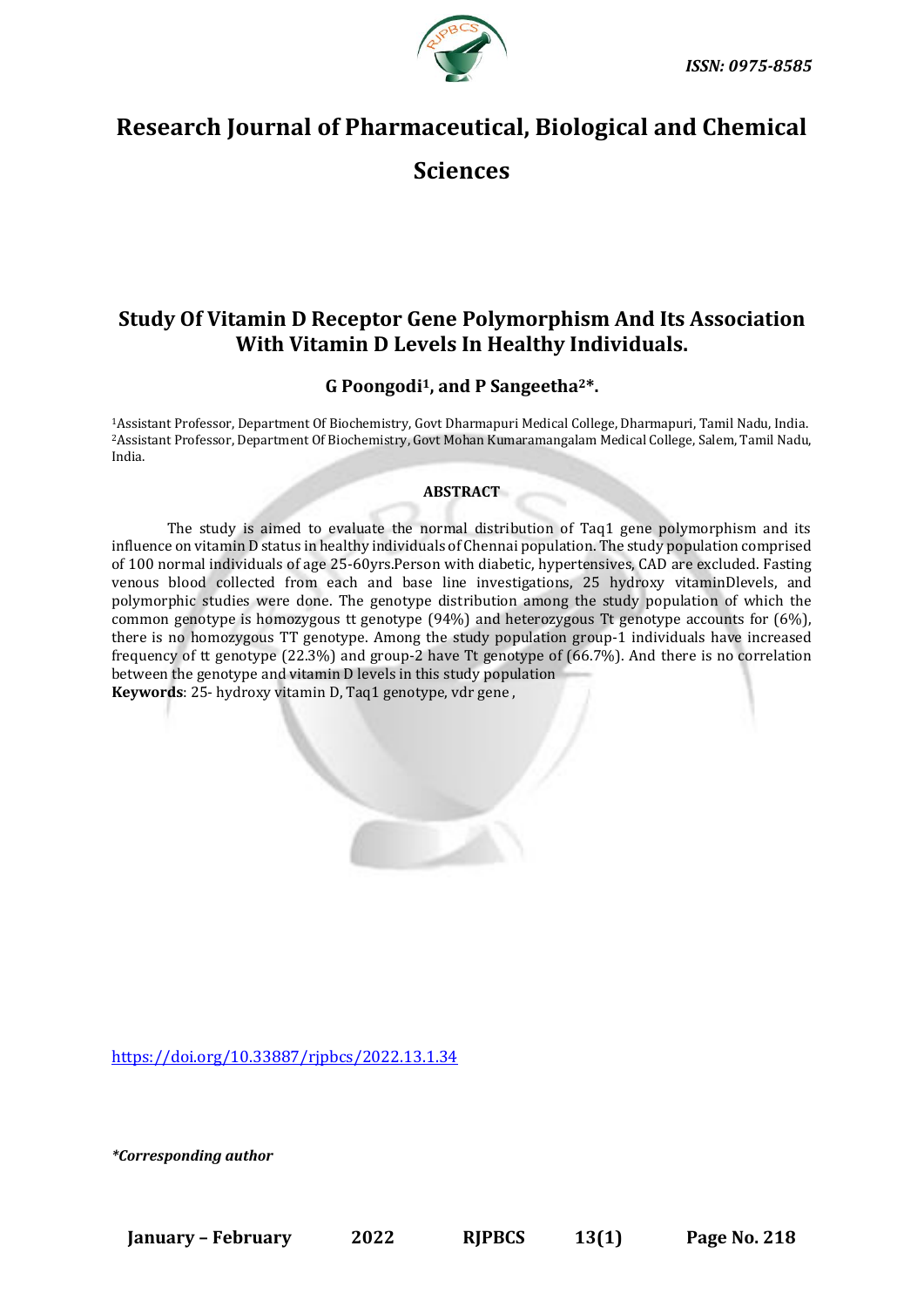

#### **INTRODUCTION**

To the medical researchers all over the globe Vitamin D had become topic of interest. As evidenced by recent research the world is facing the problem of vitamin D deficiency pandemic. Deficiency of vitamin D is a risk factor in humans, right from conception and throughout lifespan. It is one of the common medical condition undiagnosed and under treated nutritional deficiency in the world. Globally about one billion people are known to have vitamin D insufficiency or deficiency [1]. In general population worldwide the prevalence of vitamin D deficiency is about 70-100%. In India the increased prevalence of about 50-100% is due to low intake of dietary calcium [2].

The medical fraternities across the world are curious in realizing that vitamin D plays a major role in health and disease. It causes skeletal as well as extra skeletal manifestations. Vitamin D not only regulates calcium and phosphorus homeostasis but also protects the individuals from many diseases like malignancies, chronic infections, and cardiac problems and reduce the risk autoimmune diseases. The study is to impress upon the physicians about the gravity of the vitamin D deficiency problem throughout India and to make appropriate diagnosis and treatment with care and caution[3]. As the vitamin D status is improved worldwide it would have remarkable effects on public health and decrease the healthcare expenses for several chronic diseases.

Vitamin D exerts its action in the body by binding to vitamin D receptor (VDR) which is a member of nuclear hormone receptor super family. It modulates the transcription of target genes by complexing with vitamin D responsive elements (VDRES) in the promoter region of target genes [4]. Excellent opportunities are provided by genetic studies to relate molecular insights with epidemiological data and it gained much interest. Polymorphism referred as variations in the DNA sequence or gene which occur in atleast 1% of population and can have only modest and subtle effects [5].

Many polymorphisms are known to exist in VDR gene according to recent studies, but the influence of this polymorphism on VDR protein function is not known. At the 3'end of the VDR gene three restriction fragments length polymorphisms (RFLP) for BsmI, ApaI and TaqI have been studied so far.

VDR gene polymorphisms could potentially influence the binding of 1,25(OH)2 D and the antiproliferative effects of vitamin. Many studies have been reported on VDR polymorphism and its influence on different disease throughout the world on the contrary in our country the reports are minimal.

The Taq1 polymorphism.is a T/C nucleotide substitution (ATT to ATC) leading to a silent change at codon 352 (isoleucine) in exon IX [6].

Therefore, this study is to find the frequency of VDR (Taq1) gene polymorphism by PCR based restriction analysis of normal individuals and to determine the association of this polymorphism with 25 hydroxy vitamin D levels.

## **MATERIALS AND METHODS**

This study was conducted in the Department of Biochemistry, Kilpauk Medical College Hospital, Chennai. All procedures concerning human subjects or patients were permitted by the Institutional Ethical Committee. Explicit written consent was obtained from the study population. The study population comprised of normal individuals coming for master health check up ,Kilpauk Medical College Hospital, Chennai. Known smokers, alcoholics, diabetes, hypertensives, coronary artery disease were excluded from the study.

 For the study, 2 ml of 12 hours Fasting Venous Blood was collected under sterile conditions from the ante cubital vein. Serum was separated after centrifugation at 3000 rpm for 10 minutes, alliquoted, and stored at -20°C and were not thawed until the batch was analyzed for 25-hydroxy vitamin-D.25-OH vitamin D in serum is determined using ADVIA CENTAUR vitamin D assay on ADVIA CENTAUR XP systems. The reference range of VIT D:10–30 ng/ml.

For gene polymorphic studies fasting blood was collected in 2 ml EDTA coated and DNA extraction done using mini preparation kit from Helini biomolecules, Chennai. Extracted DNA was identified by 1% agarose gel electrophoresis and comparison with a known molecular weight 1kb DNA (Lambda DNA)

**January – February 2022 RJPBCS 13(1) Page No. 219**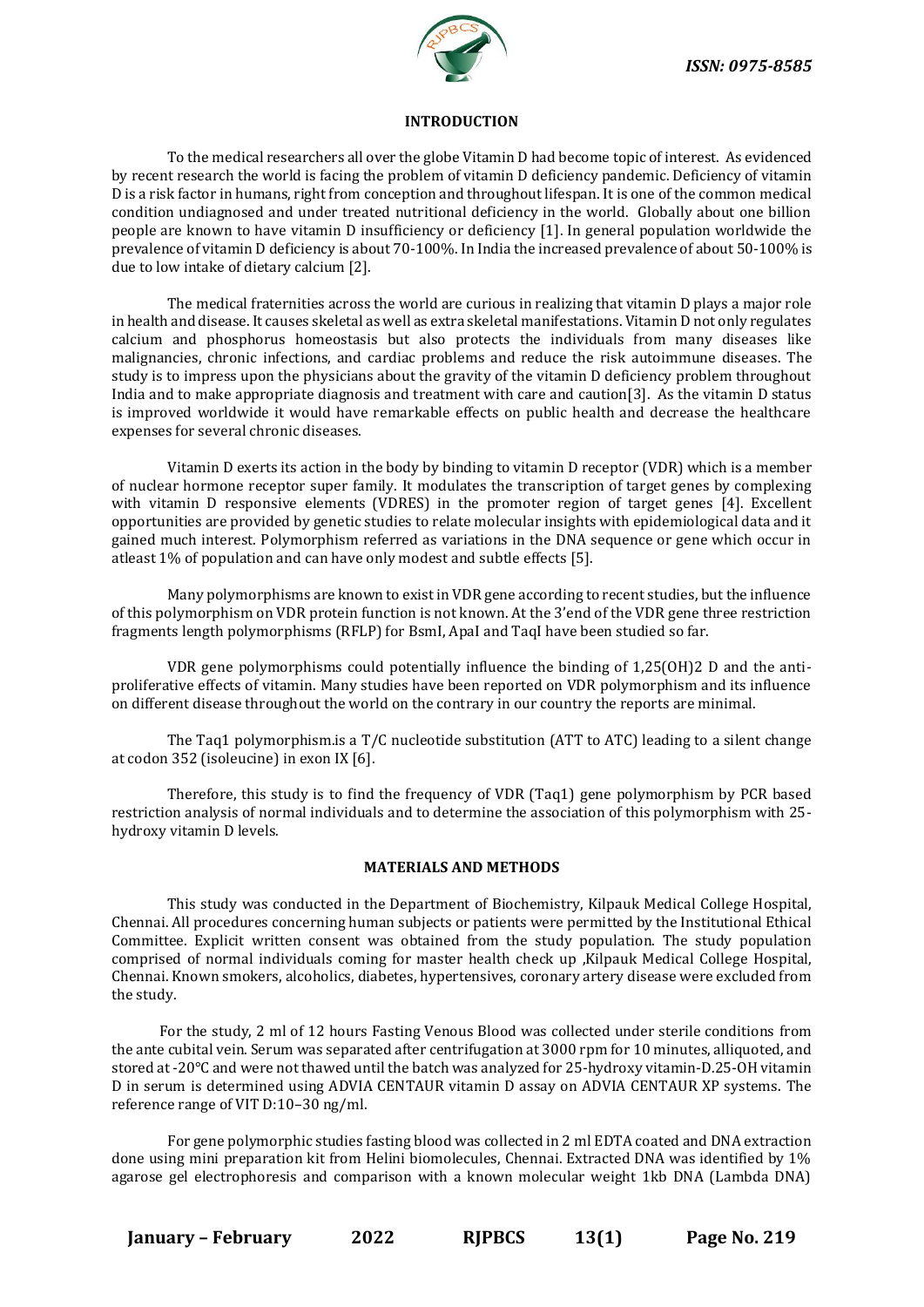

ladder .2×PCR Master mix was used in the following composition of Tris Hcl - pH 8.5 , (NH<sub>4)2</sub>SO<sub>4</sub>,MgCl2 – 3 mM acts as catalyst and 0.2%Tween 20. dNTP's were used in a concentration of 0.4 mM each. Taq polymerase in a concentration of 0.2 U/  $\mu$ l. Primers were used in a concentration of 10 pmol. PCR was carried out in a reaction in volume of 50µL with the following components in the following manner, 25 µL reconstituted PCR master mix (contains gel loading dye), 10 µL of reconstituted primers, 5.0 µl of DNA and 10 µL of distilled water.

 Amplification of the extracted DNA was carried out in CYBERLAB SMART PCR-PRO thermal cycler with the following cycling conditions of Initial denaturation for 95°C /5min, 34cycles of denaturation at 95°C for 30 sec, annealing at 58°C for 30 sec , extension at 72°C for 45 sec and final extension at 72° C for 5 min.Amplicons of 600 bp was identified by 2.5% agarose gel electrophoresis by comparison with a known 100bp DNA ladder.

Taq1 gene polymorphism at the site was spotted by digestion of amplified PCR product with taq1 restriction enzyme using 5 µL of Taq1 buffer (1x), 2.5µl Taq1 enzyme,30.0 µL of PCR Product and 12.5µl of distilled water. The entire procedure was carried out in ice. The contents were mixed thoroughly. The eppendorf was then placed in a 65°C waterbath for 30minute.Restriction digested product was subjected to 2.5% agarose gel electrophoresis for genotyping. Two restriction site for Taq1 with in 600bp .

t ALLELE- have restriction site, T ALLELE- absence of restriction site tt (homozygous) - yield 400bp,200 bp , Tt(heterozygous) – yield 660bp ,400bp,200bp TT(homozygous) – yield 600bp



# **Figure 1: PCR Product- rs731236**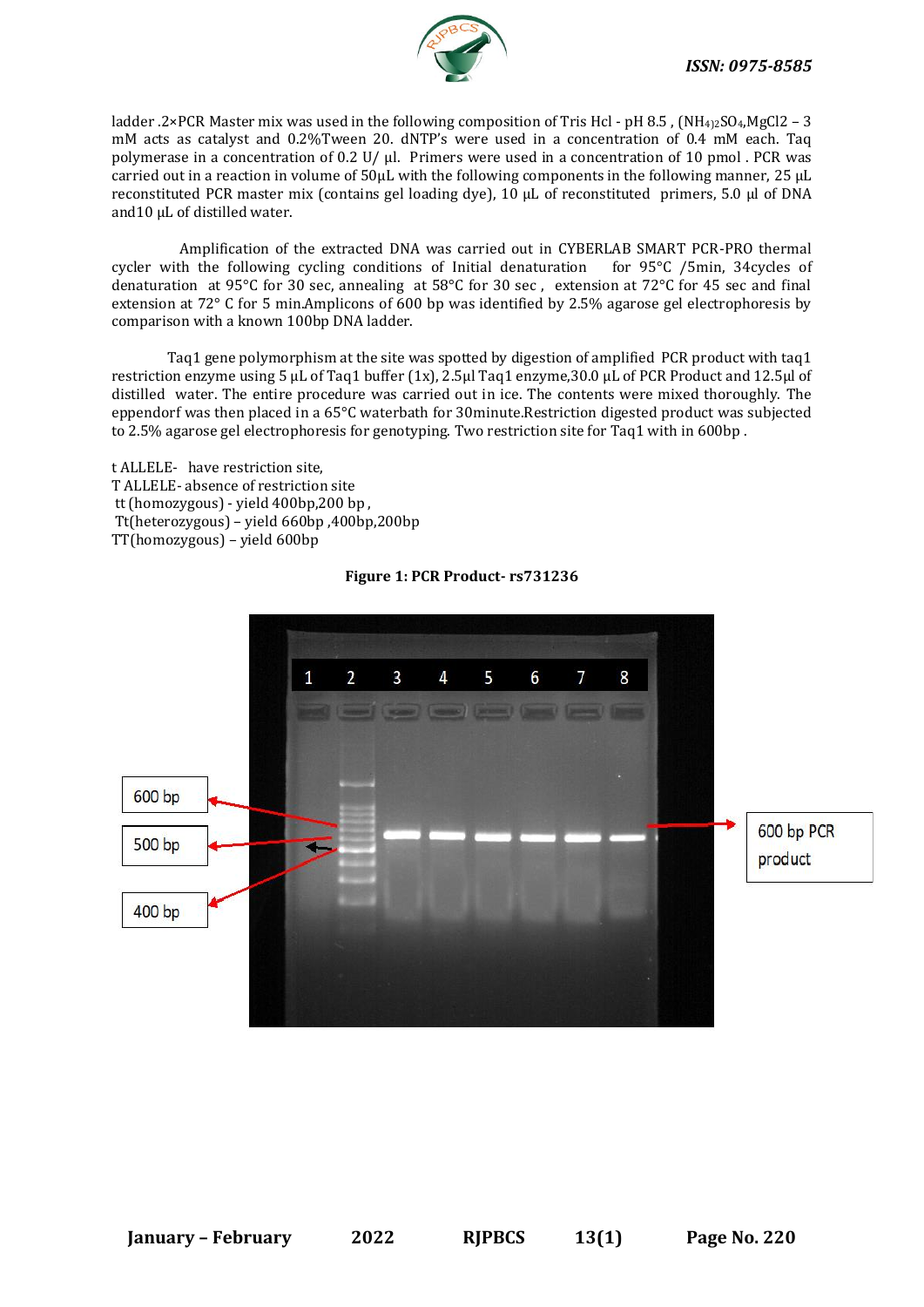

 $\mathbf{1}$  $\overline{2}$ 3  $\overline{4}$ 5 6 8 7 600 600 500 400 200 400

# **Figure 2: Restriction Digestion Product- rs731236**

# **Statistical Analysis**

| Genotype | <b>Frequency</b> | Percent |  |
|----------|------------------|---------|--|
| u        | 94               | 94      |  |
| π.       |                  | v.u     |  |
| Total    |                  | 100.    |  |

# **Table 1: Genotype frequency distribution of taq1 gene in study population**

 This table shows the genotype distribution among the study population of which the common genotype is homozygous tt genotype which accounts for (94%) and the heterozygous Tt genotype accounts for (6%). There is no homozygous TT genotype in our study population.



**January – February 2022 RJPBCS 13(1) Page No. 221**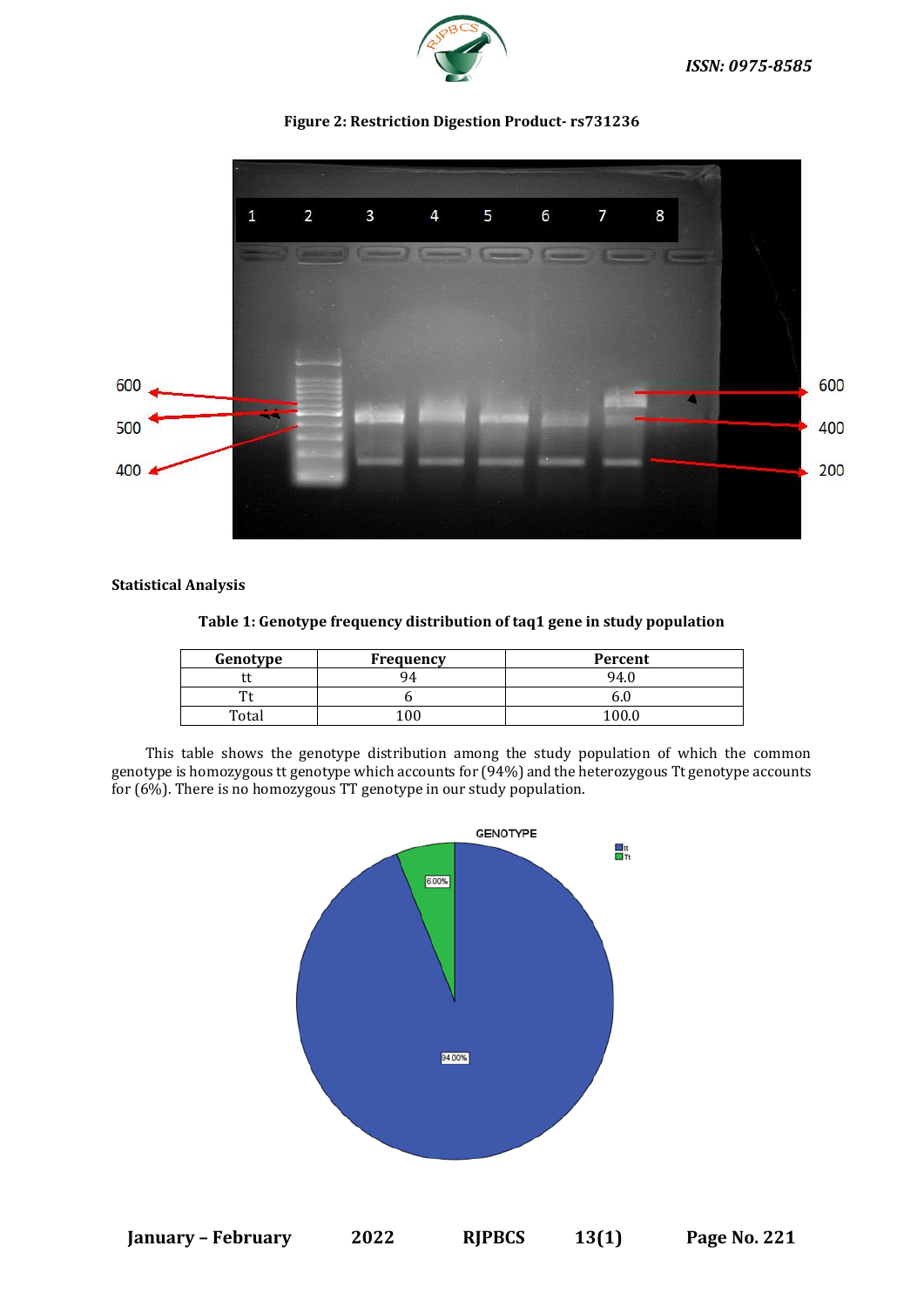

| Genotype | Group1<br>(% )<br>N | Group2<br>(%)<br>N | Group3<br>(%)<br>N | <b>Total</b><br>(%)<br>N | p value |
|----------|---------------------|--------------------|--------------------|--------------------------|---------|
| tt       | 21 (22.3%)          | 39 (41.5%)         | 34 (36.2%)         | 94 (100%)                | 0.49    |
| Tt       | (0%)                | $(66.7\%)$<br>4    | $2(33.3\%)$        | $(100\%)$<br>o           |         |

# **Table 2: Correlation between the genotype and vitamin D level in study population**

This shows among the study population, the group-1 individuals have increased frequency of tt genotype of (22.3%) whereas the group-2 individuals have increased frequency of Tt genotype of (66.7%)

# **DISCUSSION**

The present study is an attempt to evaluate the normal distribution of Taq1 gene polymorphism in unrelated normal healthy individuals. Of several allelic variants in the VDR gene, one which is present in 3'UTR is Taq1 gene polymorphism. It is a T/C nucleotide substitution (ATT to ATC) leading to a silent change at codon 352 both coding for isoleucine and is in linkage disequilibrium with other variants all  $7$ .

The distribution of tt genotype is significantly higher among the study population. In this study population, we found 94% of tt genotype, 6% of Tt genotype and the homozygous TT genotype was not found. The presence of Taq1'T' allele in Asians is (8%) compared to Caucasians (43%) and Africans (31%) as stated in Kim Kostner et al [8] .

In this study the frequency of T allele is 6%. The finding of this study is similar to a study done in Austria (Ewald et al) where the frequency of tt genotype was found higher than TT genotype[9]. The genotype distribution in this study is not similar compared to the studies done so far in Japan (Tokita et al,1996),in china(kung et al 1996) American black Pennsylvania(zumudaetal,1997), NorthIndia (Hemant K Bid et al 2005). The genotype distribution was not found to be in agreement with Hardy Weinberg equilibrium in our study. Zumuda et al in his study describes that distribution of VDR genotypes was not in Hardy Weinberg equilibrium, the reason behind this may be, apart from genotyping errors, they may be due to chance fluctuations due to small samples, nonrandom mating, and migration into or out of the population, selective survivorship among genotypes, population stratification, and admixture of different ethnic group[10].

Hemant k bid et al in their studies says that there was a lack of data regarding the allelic variations in taq1 genotype from Indian subcontinent where population ethnicities are quite common.

The other hypothesis which focuses influence of polymorphism on the vitamin D status showed that Taq1 polymorphism does not influence vitamin D status. Further attempt should be mandatory in order to understand the molecular and cellular variations affected by the polymorphism and to execute observational studies in larger populations. Study of different haplotypes, instead of SNPs could reduce the inconsistencies found so far, until then the role of VDR polymorphism will still be a topic for debate.

## **CONCLUSION**

From this study we conclude that the predominant genotype in Chennai population is tt genotype. Also the homozygous genotype (TT) was not obtained in our study population. About 21% of individuals are vitamin D deficient. When genotypes are analysed with respect to 25(OH)Vitamin D no correlation was observed with Taq1 SNP

## **Compliance with ethical standards**

**Conflict of interest:** Authors declare that they have no conflict of interest.

## **Ethical approval**

All procedures performed in this studies involving human participants were in accordance with the ethical standards of Institution.